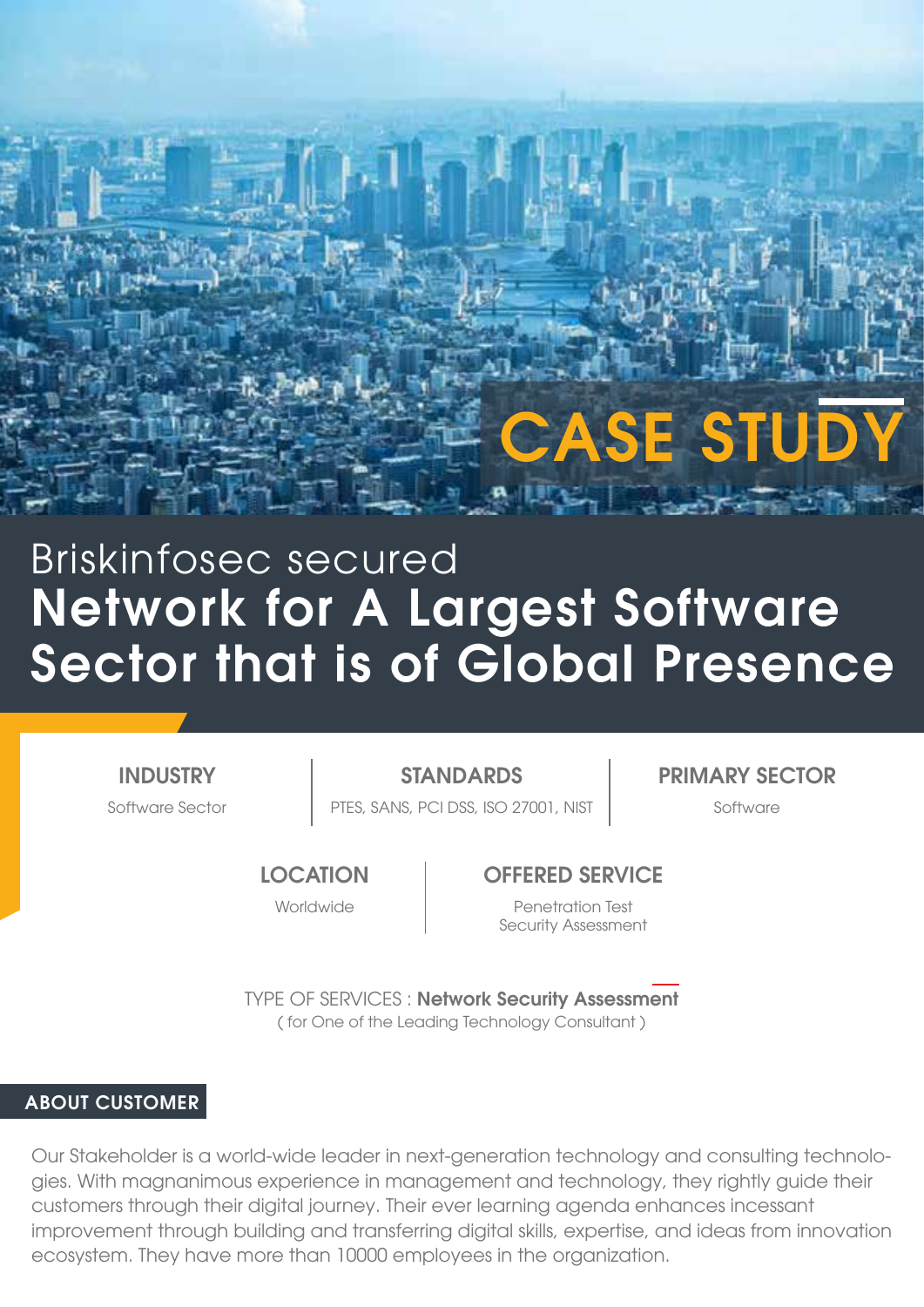#### ASSESSMENT SCOPE

Our Stakeholder wanted us to perform Network penetration testing from both external and internal aspects. So our assessment scope can be distinguished into two testing aspects as internal and external testing.

# | FOR INTERNAL TESTING

Through this testing process, we can get connected to their internal Network and then scan the given target systems. At the same time, we should also remember that scanning intensely the important systems shouldn't result in the crashing of that system as there may be so much of important processes connected with it.

# | FOR EXTERNAL TESTING

Through this testing process, we will be given only with one IP address and with that assigned IP address, we have to perform the scans and then detect vulnerability. After figuring out the vulnerabilities, we also perform the OPEN SOURCE INTELLIGENCE (OSINT) report about the given target.

### THE SOLUTION

By using BriskInfosec frameworks, the security team successfully completed the Host Level Security bug fix and recommended best practices using the Penetration Testing Execution Standard (PTES).

Key highlights of the bug fix are as below :

| We encountered some serious issues related to SSL attacks, Weak encryptions, Captured NTLM Hashes to crack passwords, SMB login default credentials issues were identified and fixed by the Network Team.

| Security-related patches for the operating system was not deployed properly.

| We came across presence of Trojans and backdoor.

| Unnecessary protocols were enabled.

| Host-Level firewall rules were weak and we found some suspicious file existence.

# **DAILY STATUS REPORT**

This Network security assessment consumed around 1-4 weeks of time including retest. During the process of Network security assessment, issues like False positives and many others were identified. Then we shared all the identified issues with corresponding recommendation Fix over mail on a daily basis. Our prospect looked at the given valid report (XLS) and started working the fix right from Day 1 as they need not work laboriously on the last day when the entire report is given by the security team thus making their final assessment report easier for preparation

# TECHNICAL SECURITY ASSESSMENT REPORT

At the end of security assessment, we identified whopping number of security vulnerabilities and then documented the technical security assessment report with proper POC and also we shared the same over protected PDF.

# ISSUE TRACKING SHEET

All the identified issues were captured and will the be subjected for the retest review in a XLS format.

# FINAL BUG FIX REPORT

Overview of the entire engagement, the issues identified and the recommendations made to mitigate the same.

# **CHALLENGES**

During Network security assessment, there were certain complications that were faced by our security team.

Those challenges are elucidated below :

| There were many false positives identified during Automation and they were verified with manual testing methods like Network mapper (nmap).

| Because of those kind of issues, we had to correct them which consumed too much quantity of time.

| Sometimes while accessing the strictly configured server, there would be restrictions and complications to access it.

## THE DELIVERABLE

The reports and remediation information provided were customized to match the Client's operational environment. The following reports were submitted to the customer.

Key highlights of the bug fix are as below :

| If a particular server is too strictly configured, then nothing lucrative can be done.